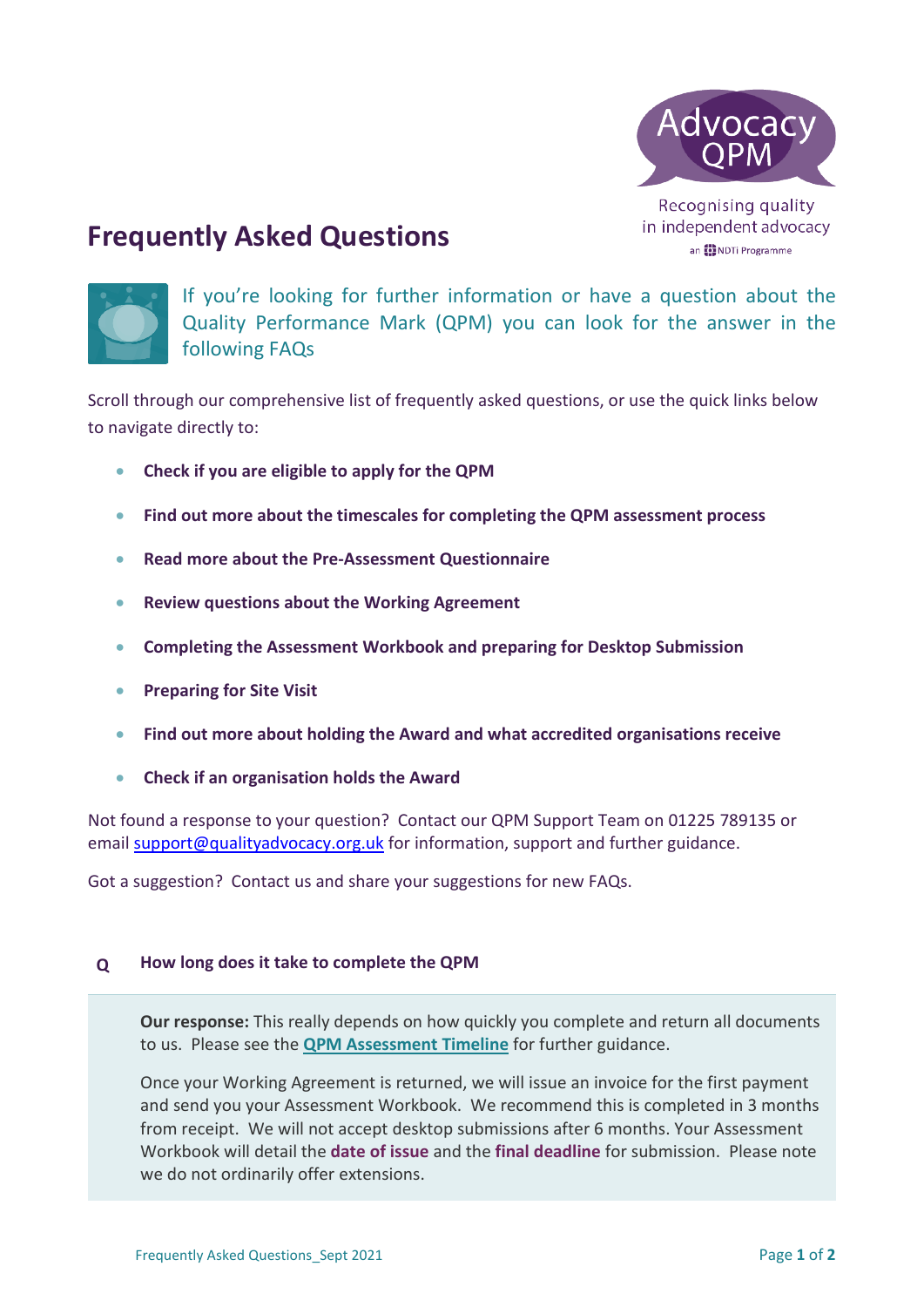#### **Q We are working to complete the QPM in a really tight timescale, can you help us complete the QPM process quicker than set out?**

**Our response:** We will try to work with your organisation to meet a deadline wherever possible and have supported organisations through QPM from beginning to end in a matter of weeks. However, we cannot guarantee that we'll be able to work faster than the service standards we outline in the **QPM Assessment Timeline.**

# **Q How do you cost an organisation's QPM assessment?**

**Our response:** From April 2018 the QPM has moved to a banded costing and assessment model. Our aim is to provide clear guidance on the cost of assessment and ensure that our pricing policy is fair, proportionate and consistently applied for small, medium and large advocacy providers.

The QPM assessment entails a desktop review of the Assessment Workbook and selected Policies and Procedures, together with a review of case files and reports. The number of case files and reports that a provider needs to prepare and submit is depended on the 'band' the organisation falls in. If successful at desktop review, a site visit or series of site visits are undertaken, following which a final report is prepared.

**Band 1**: For organisations with **up to 15 Whole Time Equivalent (WTE) advocates**, the assessment fee is **£2,165.00 plus VAT**. The assessment entails the standard desktop review of an Assessment Workbook, Policies and Procedures, 5 case files and 5 reports of each type written (IMCA and/or Care Act). Organisations of this size will have a one-day site visit.

**Band 2**: For organisations with **16-30 Whole Time Equivalent (WTE) advocates**, the assessment fee is **£3,278.75 plus additional expenses and VAT**. The assessment entails the standard desktop review of an Assessment Workbook, Policies and Procedures, 10 case files and 10 reports of each type written (IMCA and/or Care Act). Organisations of this size will have a two-day site visit.

**Band 3**: Organisations with more than 31 Whole Time Equivalent (WTE) advocates will have bespoke assessments designed and costed, with the aspiration of interviewing a minimum of 1/3 of advocates under each manager

We will confirm the cost of your organisation's QPM assessment following review of your Pre-Assessment Questionnaire. We will confirm the cost and invoicing arrangements in your organisation's Working Agreement.

If you would like to discuss QPM costs with a member of the team, please contact us.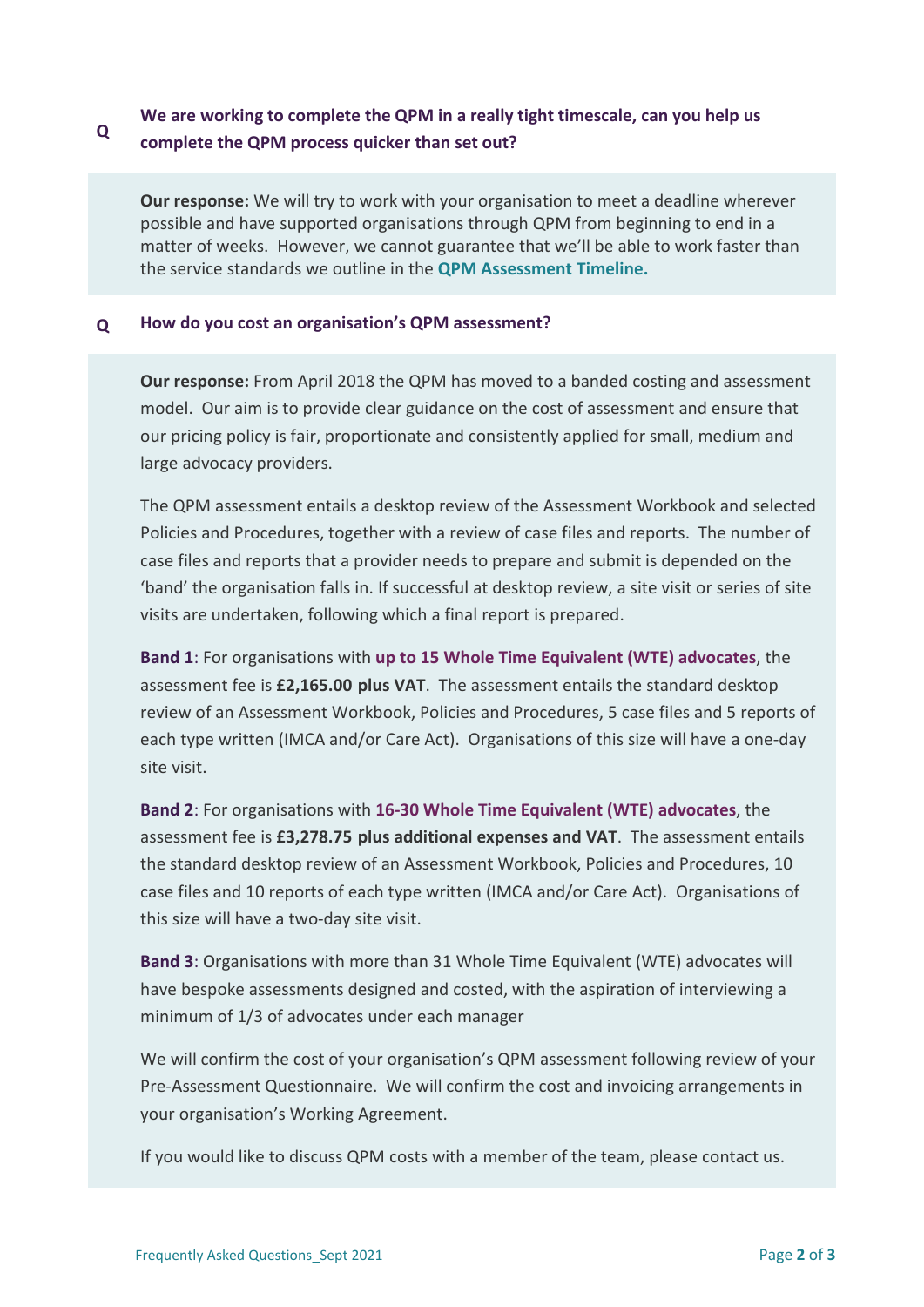# <span id="page-2-0"></span>**Q What do you mean by independent?**

**Our response:** Some advocacy providers just provide independent advocacy as their sole activity. Other advocacy organisations may be part of a local MIND, AGE UK or other provider. The definition of independence for QPM means that the organisation has a constitution and a local management board and structure that is independent of the funding bodies from which it receives its contracts or grants. Where an organisation provides services in addition to advocacy it will need to demonstrate that the advocacy service is free of conflict of interest and can maintain independence and confidentiality within the organisation.

# **Q I'm a sole trader or self-employed advocate. Can I get the QPM?**

**Our response:** At the present time it can be difficult for self-employed advocates to demonstrate that they meet QPM standards. However, it's not impossible. Please review the **Assessment Workbook** to self-assess against the standards and contact us to discuss.

# **Q We're setting up a new advocacy organisation. When can we begin the QPM process?**

**Our response:** To gain the QPM Award you need to be operating to QPM standards. For newly established organisations, you need to be confident that you have appropriate policies and procedures in place as well as advocacy delivery being in line with standards. It is not possible to gain the QPM prior to the organisation being operational. You can however use the **Assessment Workbook** to help design a QPM compliant service.

#### **Q Our business model is commercially sensitive, how will you protect our organisational confidentiality?**

**Our response:** In order to undertake an assessment your organisation will be required to share the information requested. On completion of your QPM assessment, your Assessor will draft an **Assessment Report**. You and your organisation decide who you share this with. The QPM team will not disclose sensitive information about your organisation.

Your assessor will also be happy to sign a Non-Disclosure Agreement.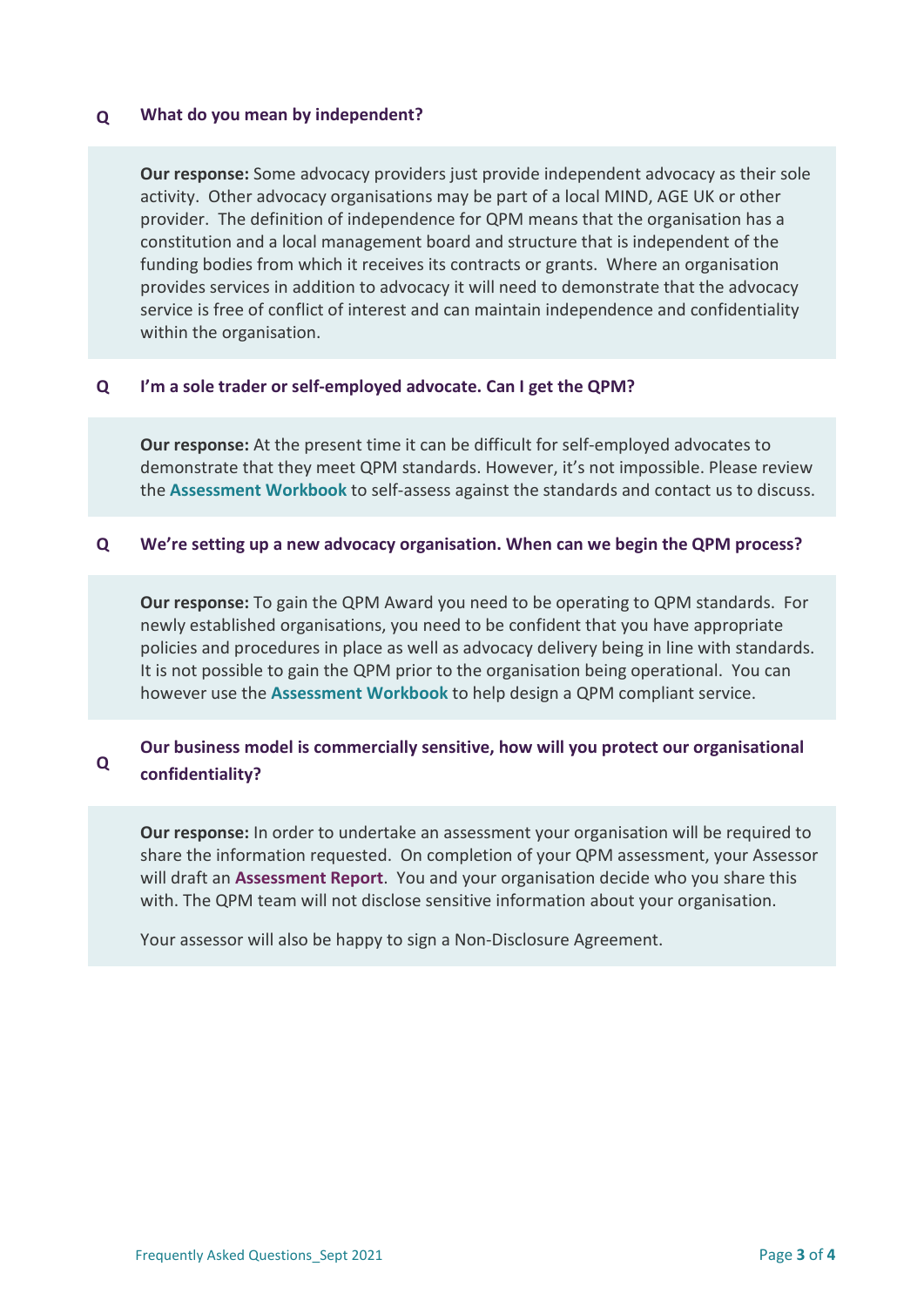# **Q We are merging with another organisation can we apply?**

**Our response:** Yes, but we'd say give yourselves time to settle down post-merger. You will need to be operating to **one set of policies and procedures** and ensure all advocacy staff are practicing to these.

# <span id="page-3-0"></span>**Q When should I complete our organisations Pre-Assessment Questionnaire?**

**Our response:** We encourage organisations to complete and submit your Pre-Assessment Questionnaire (PAQ) once you feel ready to focus on completing your QPM submission. Before completing the PAQ, we encourage advocacy providers to:

- review the **[Assessment Workbook](http://www.qualityadvocacy.org.uk/resources/qpm-workbook/)**
- be confident that their advocacy services are delivered in line with the definition of advocacy and the **[Advocacy Charter](http://www.qualityadvocacy.org.uk/resources/advocacy-charter/)** as a whole
- undertake development activity needed to demonstrate compliance to QPM standards
- Be confident they can complete their desktop submission in 3 months from receipt. We will not accept desktop submissions after 6 months.

Organisations have 3 months to complete the Assessment Workbook once your organisation accepts our terms and conditions as detailed within the **[Working Agreement](http://www.qualityadvocacy.org.uk/resources/working-agreement/)** and we have issued your personalised Assessment Workbook. We are not always able to offer an extension, and will only do so on the grounds detailed within the extensions section of the Working Agreement.

# **Q Why do you need all the information in the PAQ?**

**Our response:** We need this information to understand the nature of your organisation, the types of advocacy you provide and the size and scope of your delivery. This enables us to check if your organisation is eligible to undertake a QPM assessment as well as to plan and cost your QPM assessment appropriately.

# **Q Where can I find the Advocacy Charter?**

**Our response:** You can view, download or print the Advocacy Charter **[here](http://www.qualityadvocacy.org.uk/resources/advocacy-charter/)**.

# **Q Where can I find a version of the Assessment Workbook to review?**

**Our response:** You can find a pdf version of the reference only edition of the Assessment Workbook to review **[here](http://www.qualityadvocacy.org.uk/resources/qpm-workbook/)**. Please do not complete this version. Your organisation will be sent a workbook which has been tailored for your use.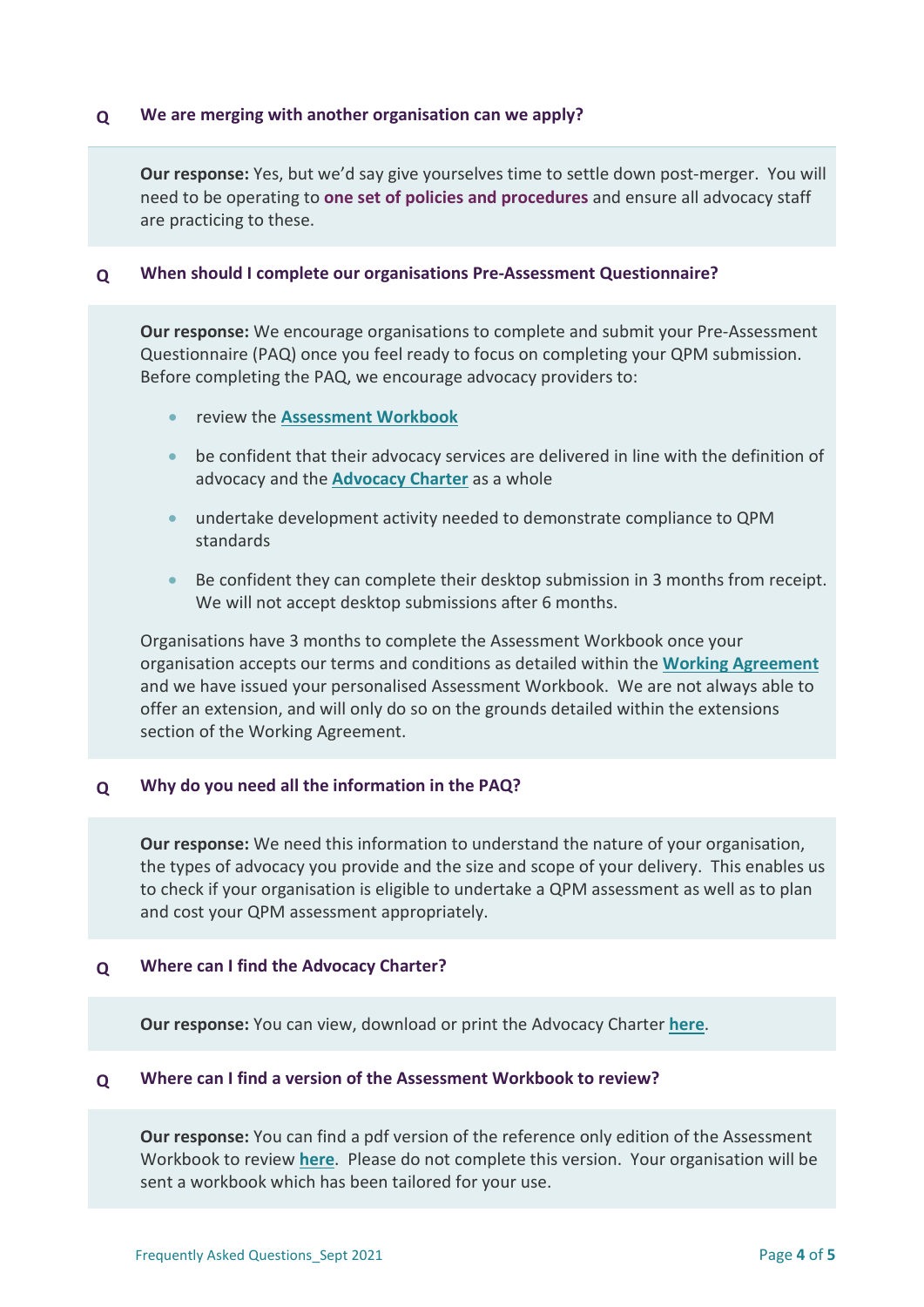# **Q What happens once we have completed our Pre-Assessment Questionnaire (PAQ)?**

**Our response:** We will acknowledge receipt of your PAQ. Once we have determined that your organisation is eligible to undertake a QPM assessment, we send you a Working Agreement to sign and return to us. Once we have received this we will invoice you for half of the cost of your QPM assessment and send you your copy of the QPM workbook to complete. The completed workbook and associated documents need to be returned within 3 months from receipt. We will not accept desktop submissions after 6 months. Please also see the **[QPM Assessment Timeline](http://www.qualityadvocacy.org.uk/resources/timeline/)**.

# <span id="page-4-0"></span>**Q What is a Working Agreement?**

**Our response: A:** This is our contract or agreement with you. It sets out the costs and timescale for your QPM assessment as well as terms and conditions for applying organisations and other bits of 'small print'.

#### **Q You've issued our Working Agreement, but our circumstances have changed – what do we do?**

**Our response:** Get in touch with us as soon as you can! If your organisation has changed in scope or size, we may need to issue an updated Working Agreement to ensure your QPM assessment is planned and costed appropriately. You can call us on **01225 789135** or email [support@qualityadvocacy.org.uk.](mailto:support@qualityadvocacy.org.uk)

# <span id="page-4-1"></span>**Q How do we provide evidence in the Assessment Workbook?**

**Our response:** The **Assessment Workbook** contains guidance for completion. Under each heading there are two sets of QPM indicators:

- indicators you respond to by confirming you have met the indicator **with a tick box**
- indicators where we need a **written explanation** of how your organisation operates in relation to that indictor. These are the QPM indicators that need a longer answer and a description of your practice in relation to that indicator

Refer to pages 6-7 of the reference only edition of the Assessment Workbook for further information.

# **Q Why do we have to have accessible publicity material?**

**Our response:** You need to provide evidence that your service is inclusive and responds to individual need and the diverse communities that access your service.

This might mean access to information in different languages, easy read or Braille. It might also include spoken word or video resources.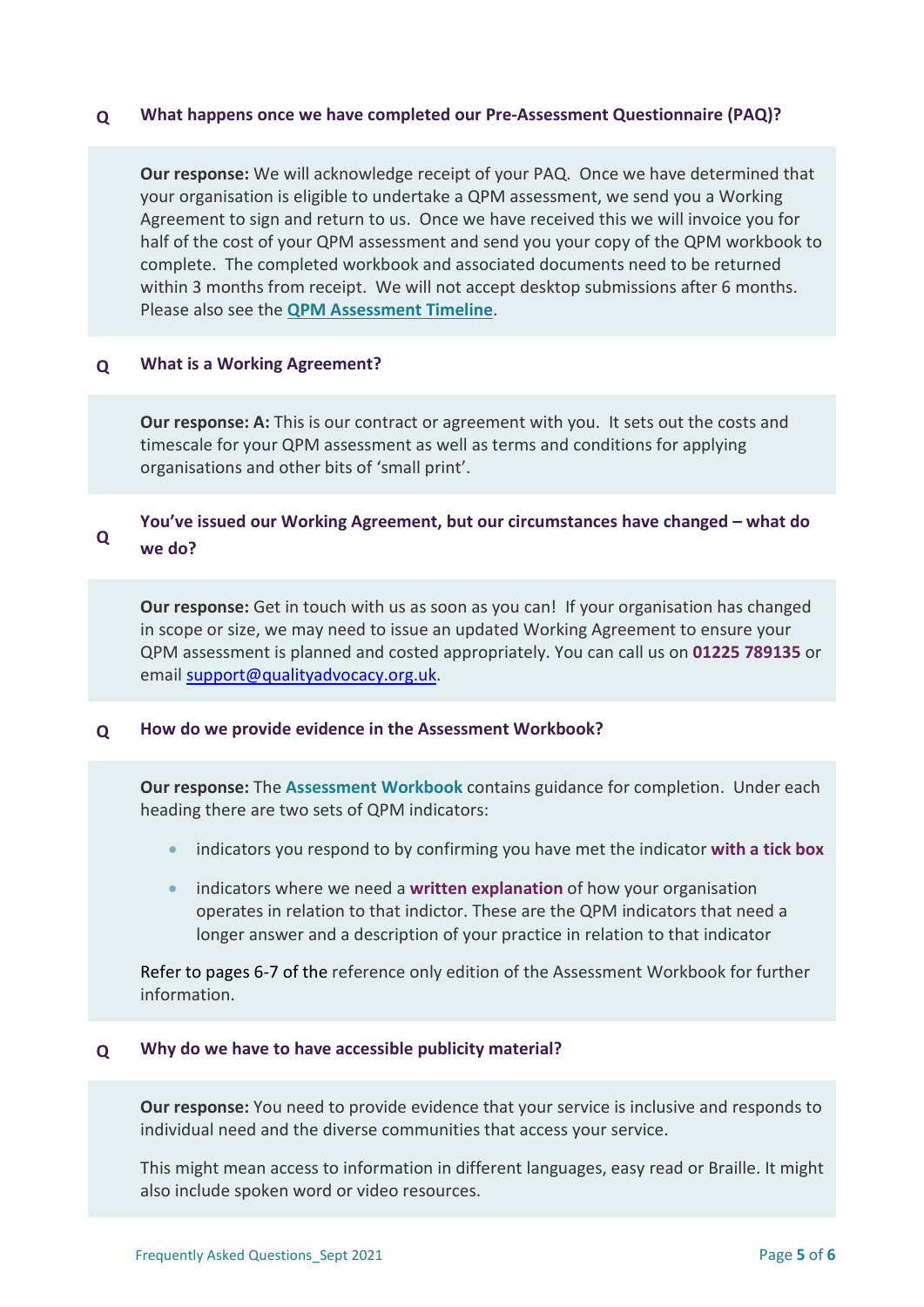# **Q What kind of processes do we need related to unmet demand?**

**Our response:** This applies if demand for your service is greater than your capacity to deliver. We would need to see evidence of a prioritisation process so you can respond to people quickly if this is required. This may include a reciprocal agreement with another advocacy organisation to support this additional work when you have reached capacity. We need to see evidence that unmet demand is recorded and reported back to funders to highlight and address the issue.

# **Q My organisation's policies and procedures aren't advocacy specific, is that ok?**

**Our response:** The answer is, it depends. If the organisation's policies and procedures meet the requirement of the advocacy service and of the QPM, then this is fine. If not, you may need to develop and implement some advocacy specific policies and procedures.

# **Q What format should case files be in?**

**Our response:** Our preference is that you email us a **PDF** of all **anonymised/fully redacted** case file information. Your Assessor will need to see copies of the full case file, including:

- 1. referral forms,
- 2. advocacy agreements or action plans,
- 3. consent or authorisation forms,
- 4. contact or case notes
- 5. and all associated correspondence.

Where this really is not possible we will accept printed case files in hard copy. These will be destroyed following your QPM assessment.

#### **Q Our case files are stored in an online database, can our assessor access the database on the site visit?**

**Our response:** Unfortunately, no.

Your Assessor will need to read case files as a part of your desktop assessment. We may agree for your Assessor to access your database where this is cloud based and you are able to:

- 1) set up a unique log in with time limited and restricted file access
- 2) limit access to the files that are to be reviewed, and
- 3) anonymise the file content, including on all associated correspondence

# **Q Can we send case studies in with our desktop submission?**

**Our response:** Unfortunately, no.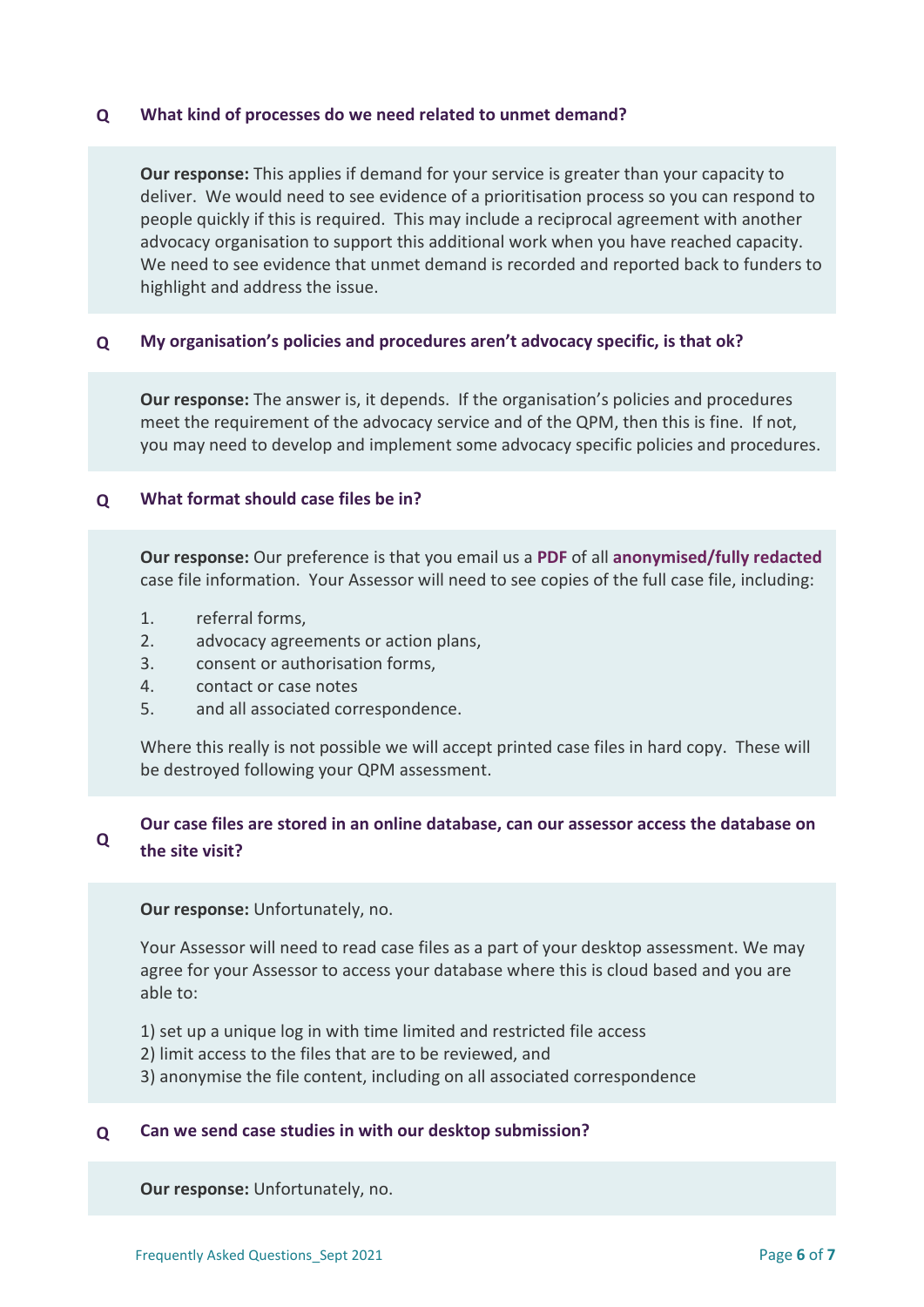Your Assessor will need to see copies of the full case file, including:

- 1. referral forms,
- 2. advocacy agreements or action plans,
- 3. consent or authorisation forms,
- 4. Contact or case notes

and all associated correspondence.

# **Q But it's going to take us a long time to prepare and anonymise files!**

**Our response:** We appreciate that pulling together anonymised case files for your QPM Assessor to review can be time consuming. However, this review is an integral and important part of the QPM assessment. Please ensure you give yourselves enough time to do this before your QPM submission deadline.

#### **Q We think there may be a conflict of interest with the Assessor that we have been assigned – what can we do?**

**Our response:** Get in touch with the QPM Team to discuss and we will try and allocate an alternative assessor if we deem this to be appropriate.

# **Q Are QPM Assessors trained?**

**Our response:** QPM assessors are carefully selected and trained. All have extensive experience in the Health and Social Care Sector and understand about the unique and important role that advocates and advocacy providers undertake. In addition, we ensure that conflicts of interest are minimised, QPM assessors will not be directly involved in any current advocacy delivery.

#### **Q We don't think we can complete our desktop submission within the deadline, what shall we do?**

**Our response:** If you have concerns about whether you can complete your desktop submission within the time frame allotted to your organisation, please do get in touch with us and let us know. We are not usually able to offer extensions to deadlines. We encourage organisation's not to embark on the QPM process until they are sure they can complete the desktop submission within the **Timeline** provided.

# **Q How do we submit our desktop submission for review?**

**Our response:** Please email your completed workbook, policies and procedures, case files and reports to: [support@qualityadvocacy.org.uk.](mailto:support@qualityadvocacy.org.uk) Before submitted your return, you should run through the Pre-submission checklist, referencing and numbering requirements as detailed in the Assessment Workbook.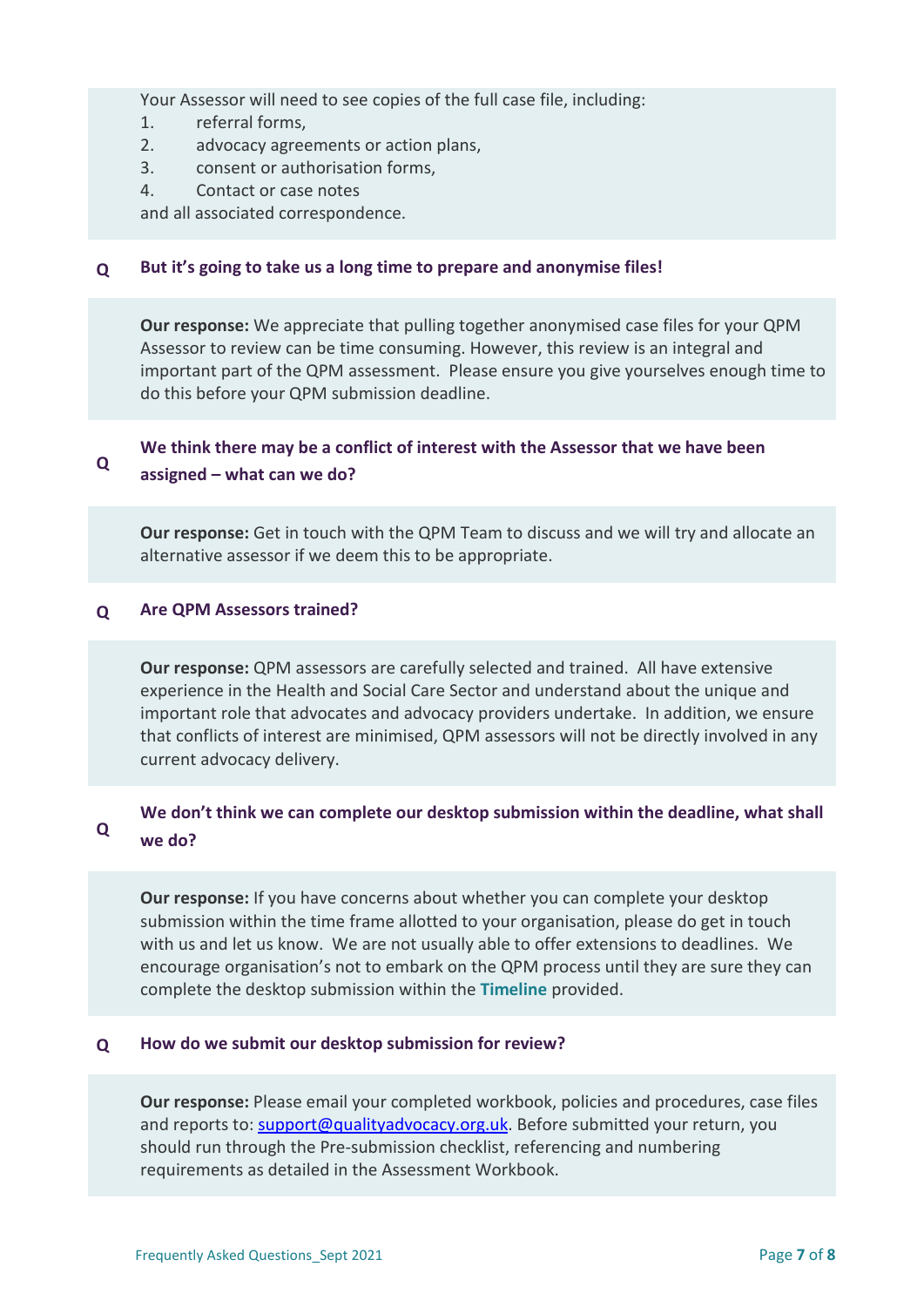# **Q What happens once we send our desktop submission in?**

**Our response:** The QPM team will check your submission is complete and that there is adequate information in the workbook. If further information is required we will contact you and explain what is missing. If your submission is complete, your QPM assessment will be allocated to an Assessor and the desktop submission will be sent to this person for review.

The Assessor will complete the desktop assessment within **4 weeks** of receiving your desktop documents. They or another member of the QPM Team will contact you to feedback the outcome of the assessment and explain any development actions that may be required. If the desktop assessment shows that your organisation has demonstrated that it is working to QPM standards, your Assessor will begin planning your site visit or visits with you.

# **Q We weren't successful at Desktop Assessment stage, what happens now?**

**Our response:** Your Assessor will provide you with a **desktop assessment feedback report** detailing what further evidence or developmental action(s) your organisation needs to provide and/or undertake in order to meet QPM standards. They will explain what the different options are for your organisation. You can resubmit updated desktop documents for review (for an additional fee) and we encourage organisations to give themselves time to complete and embed any required changes prior to resubmitting.

# <span id="page-7-0"></span>**Q What happens at the Site Visit?**

**Our response:** Your Assessor will contact you in advance of the visit and agree an agenda with you.

They will discuss who should be interviewed but ordinarily will need to meet with:

- The Advocacy Manager/s
- The organisation's Director or CEO (where this is a different person)
- A member of the board
- **Advocates**
- People who have used the advocacy service
- An external stakeholder, e.g. Commissioner, Referrer, Ward Manager.

With bigger organisations we may also want to see the team that takes and processes referrals, training leads, business development leads, operational leads etc.

Your Assessor can provide information for people who have used the service for you to share. You need to arrange a confidential space for the Assessor to meet with people.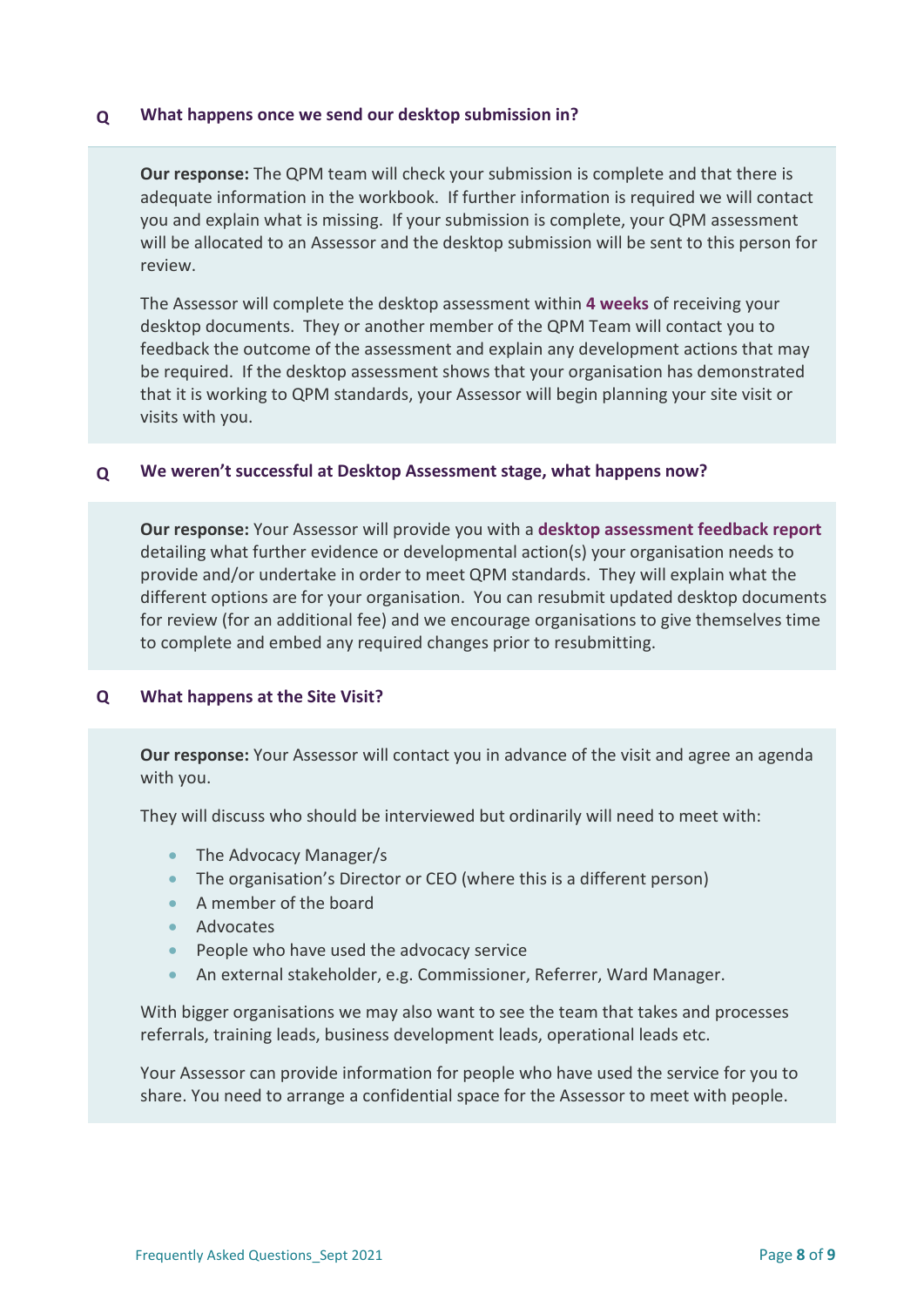# **Q What documentation do we need to prepare for the Site Visit?**

**Our response:** Your Assessor will let you know if there is any additional documentation they need to see when they plan the agenda for the site visit.

### **Q What else do we need to do to prepare for the Site Visit?**

**Our response:** There's nothing in particular that you need to do, except ensure that everyone is available and that there's a space for the Assessor to meet with people confidentially. The interviews are as informal as they can be and are just about how you deliver your advocacy services.

### **Q How do I know how many days on site (Site Visits) our organisation will have to have?**

<span id="page-8-0"></span>**Our response:** Your Working Agreement will specify this.

# **Q How long does the QPM award last for?**

**Our response:** The QPM award is for a period of **three years** from the month we complete our final Assessment Report. Your Award logo includes your organisation name and the dates that your award is valid from and to. We will contact you six months prior to your QPM award expiring to discuss renewal, but organisations can commence the next cycle of the QPM assessment by completing and submitting a new **[Pre-Assessment Questionnaire](http://www.qualityadvocacy.org.uk/resources/pre-assessment-questionnaire/)**. Organisations must allow sufficient time to apply again and complete the assessment process **before** the existing QPM Award expires.

### **Q What is the process for renewal?**

**Our response:** You need to complete a new **Pre-Assessment Questionnaire** and undertake a full QPM assessment.

### **Q What do you supply as evidence of us having achieved the Award?**

**Our response:** We will supply you with a:

- a final Assessment Report, that confirms the assessment outcome and dates of Award for your organisation
- an Award Certificate (or similar)
- a personised QPM Award Logo for use on website, leaflets etc
- a letter confirming your QPM status.
- We will also add your organisation name, url and logo to the list of QPM holding organisations on our website.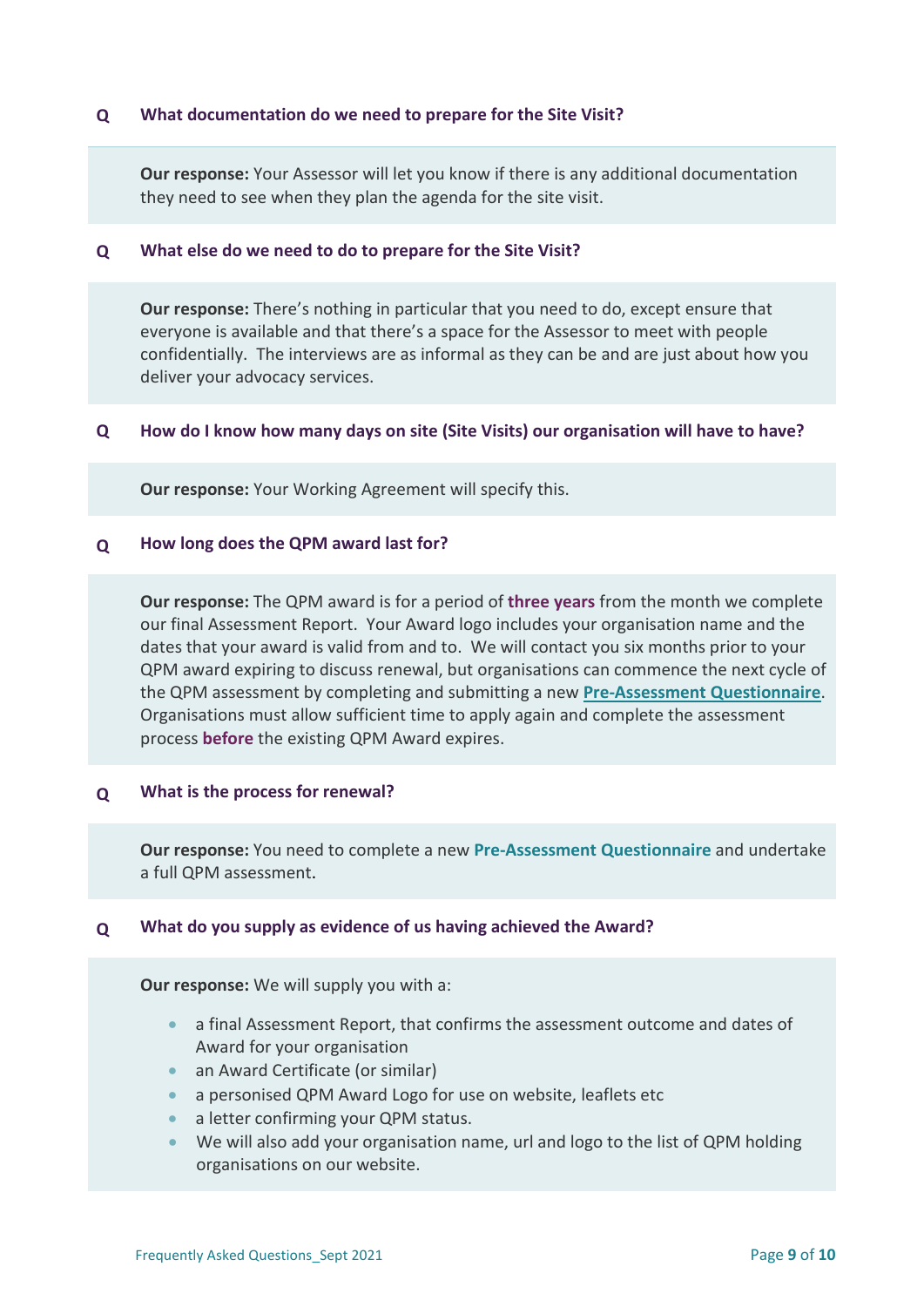# **Q How do I appeal if I am not happy with the QPM Assessor's decision?**

**Our response:** The **[Working Agreement](http://www.qualityadvocacy.org.uk/resources/working-agreement/)** provides you with up to date information about how to appeal or raise concerns about your QPM assessment.

# **Q We've checked the website and we can't see our organisation listed. What do we do?**

**Our response:** Please let us know as soon as possible and we'll ensure your organisation's details are added. You will need to send us your artwork (logo) in the format we request.

Please note, only organisations who **hold a current QPM Award** will be listed. We update the QPM website once a month, so please double check if you are a newly accredited organisation.

#### **Q We've checked the website and an organisation that doesn't hold QPM anymore is listed. What can be done?**

**Our response:** Please let us know and we'll address this is as soon as possible. We will request that the organisation removes the Award Logo without delay.

Where we have grounds to suspect that an organisation may be deliberately misleading people, or where an organisation does not respond to our request to remove reference to holding QPM from their website and printed resources, we may consider referring the matter to the Local Authority should they be commissioning the services of the provider.

# **Q An organisation is displaying a QPM logo, but they're not on the QPM website.**

**Our response:** Please let us know so we can check whether the organisation should be listed and establish why it isn't. If an organisation is displaying a QPM logo without having a current QPM award, we will contact them and ask them to cease doing so.

# **Q Can you tell me where an organisation is in their QPM journey?**

**Our response:** No. Not unless you are the lead contact for that organisation. We can only tell you if an organisation does or doesn't currently hold the QPM.

# <span id="page-9-0"></span>**Q I'm looking for a QPM holding advocacy provider, how do I find one?**

**Our response:** We list all organisations in England, Northern Ireland and Wales who currently hold the QPM Award on our website. You can search for an organisation on our interactive map, or you can check the downloadable list of accredited organisations.